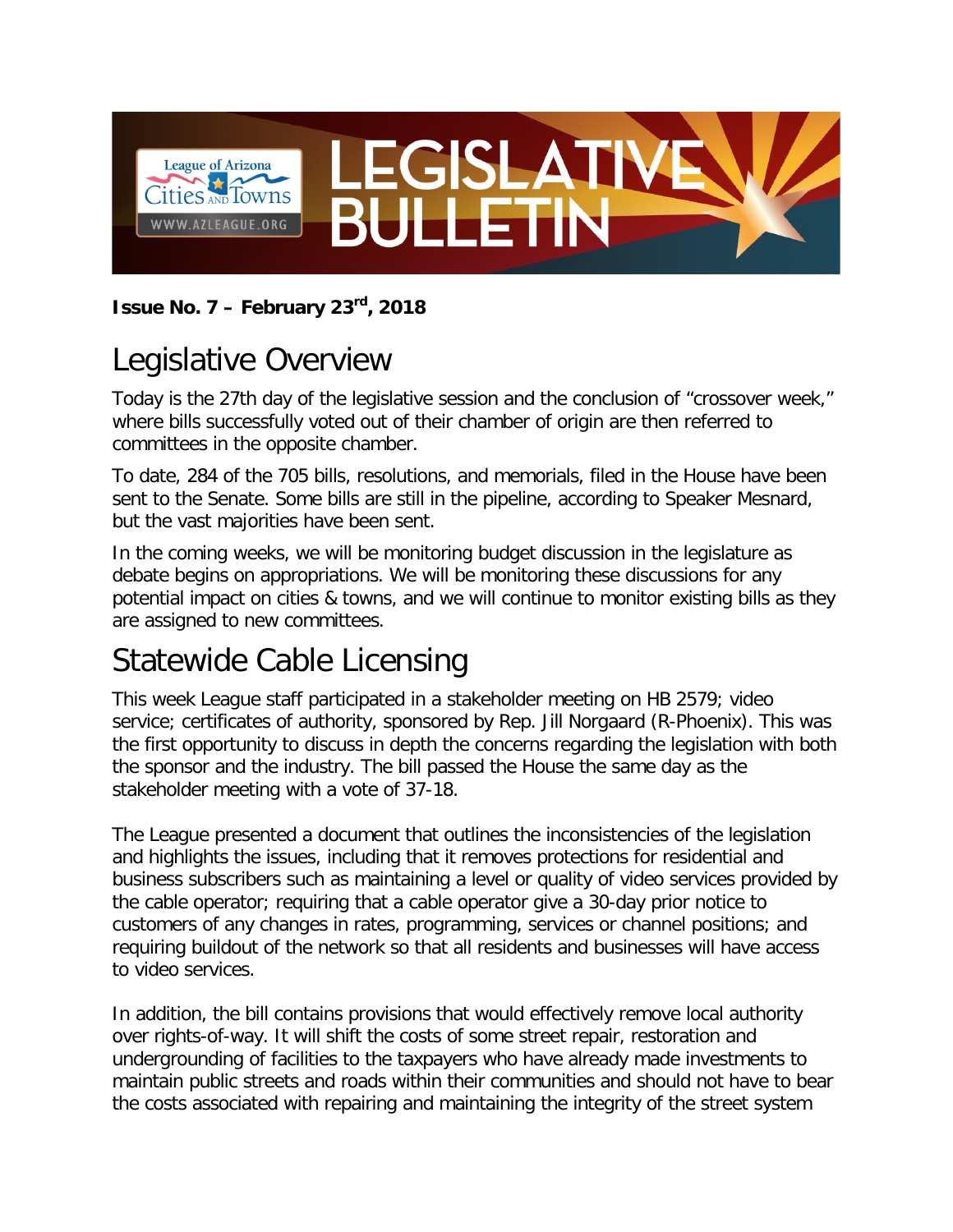that was diminished as a result of the cable operator's street cuts. The bill also does not protect residents because there is no ability for local or state government to effectively enforce the Cable Act provisions regulating cable operators.

We remain deeply concerned about having the time to adequately review and address these issues, among many others, within the constraints of this legislative session and do not understand the proponents' need to make this policy change without the opportunity to grasp the potential consequences.

We look forward to seeing the industry's response to our concerns and have also committed to working on this issue in the interim if we are unable to reach an agreement this session.

#### Retirement; Assumed Rate of Return

Last week the Senate Finance Committee heard SB 1262; retirement; assumed rate of return sponsored by Representative Warren Petersen (R-Gilbert). This bill would force all plans under PSPRS administration – PSPRS, CORP, and EORP – to adjust their assumed rate of return from the current 7.4% to approximately 4.7%.

Senator Petersen believes future market returns will fall well below 7.4% and lowering the assumed rate of return would ensure the plan is meeting its expectations and paying down the unfunded liabilities. However, most economists and actuaries believe a diversified portfolio like that of PSPRS currently, has a reasonable expectation to meet future return assumptions.

If this bill is enacted, the decrease in the assumed rate of return would result in an approximately 27% increase in contribution rates, translating to \$587 million per year across the three plans. Of the \$587 million in increased contributions, \$292 million will be absorbed by cities.

The League spoke in opposition to SB 1262, indicating the historical returns of PSPRS as well as the future projected returns identified by actuaries and economists does not support a reduction in the assumed rate of return. Despite the League's opposition the bill passed through the Senate Finance Committee 4-2.

## Occupational Licensing continued…

HB 2532 occupational regulation; municipalities; counties; prohibition, sponsored by Rep. Kevin Payne (R-Peoria), passed out of the House by a vote of 34-22. The bill, which creates a list of occupations that cities/towns cannot license, was amended to delete most occupations, but left in 4 occupations: window washer, florist, interior designer, and photographer. The bill now goes to the Senate.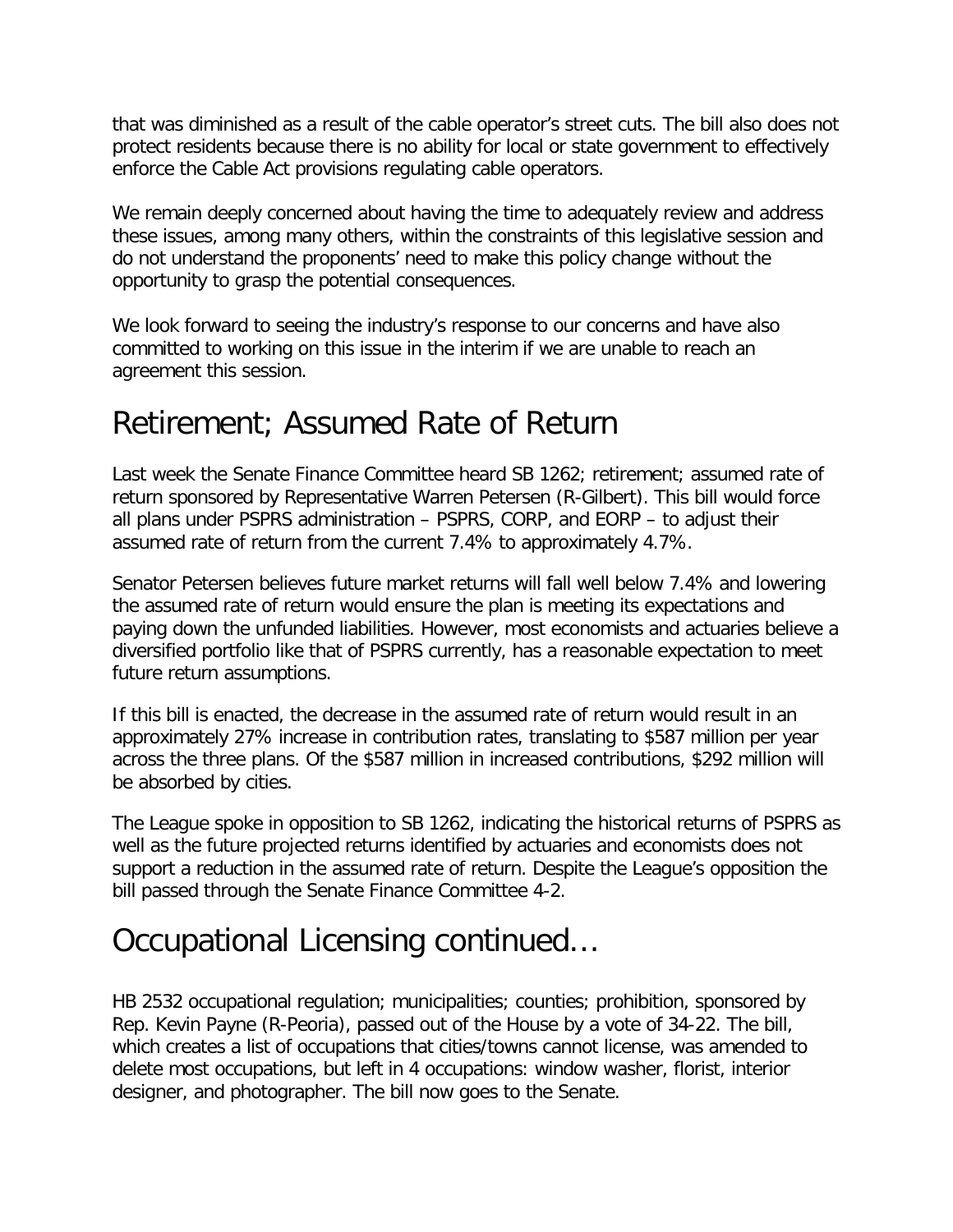SB 1404 occupational regulation; municipalities; counties, sponsored by Sen. Steve Smith (R-Maricopa), also moved this week through the Rules Committee and Caucus and is now awaiting placement on the COW calendar. This bill would preempt cities and towns from adopting *any* new occupational licenses or fees.

Local occupational licensing has been an effective and efficient tool for managing local public safety and consumer protection issues. It has not created barriers to business but has helped keep regulation limited and responsive to local needs. In fact, no one has testified that local licensing has been cause for concern for any business interests in Arizona.

Neither bill solves an existing problem and both are unnecessary. The League will continue to oppose both bills as they move through the process, and we ask you to request that your legislators vote no.

## Post-Traumatic Stress Disorders; Presumption

On Friday, February 16 a stakeholder meeting was held to discuss concerns and alternative options for HB 2501; PTSD; workers' compensation; presumption sponsored by Representative Paul Boyer (R-Phoenix). The League offered a proposal that continues to be reviewed by the participants. This week HB 2501 was voted out of the House 57-2-1.

The passed language in HB2501: 1) extends the time to file a workers' compensation claim by tolling the deadline to one year after the last counseling session, 2) creates a presumption of PTSD for the public safety employee unless the employer can prove through a preponderance of evidence the employee's job did not create the PTSD, 3) prohibits the employer from requesting an Independent Medical Exam (IME), 4) increases the number of visits from a minimum of 12 to a total of 48 visits (an additional 36), 5) and requires the employer to pay 100% of the employee's salary during the period of visits if the counselor says the employee is unfit for duty.

The League had calculated cost for the PTSD program at approximately \$86M per year for all employers under PSPRS and CORP. After a fiscal note was requested by a House member the Joint Legislative Budget Committee (JLBC) released their [projections](https://apps.azleg.gov/BillStatus/GetDocumentPdf/458865) indicating the cost to the state would range between \$1.8-17.5 million per year with the cost to local governments ranging between \$9.7-90 million per year, based on the number of public safety employees who utilize the program.

We continue to participate in discussions and negotiations on HB2501 as the bill continues through the process in the Senate.

## Real Estate Signs; Cities; Counties